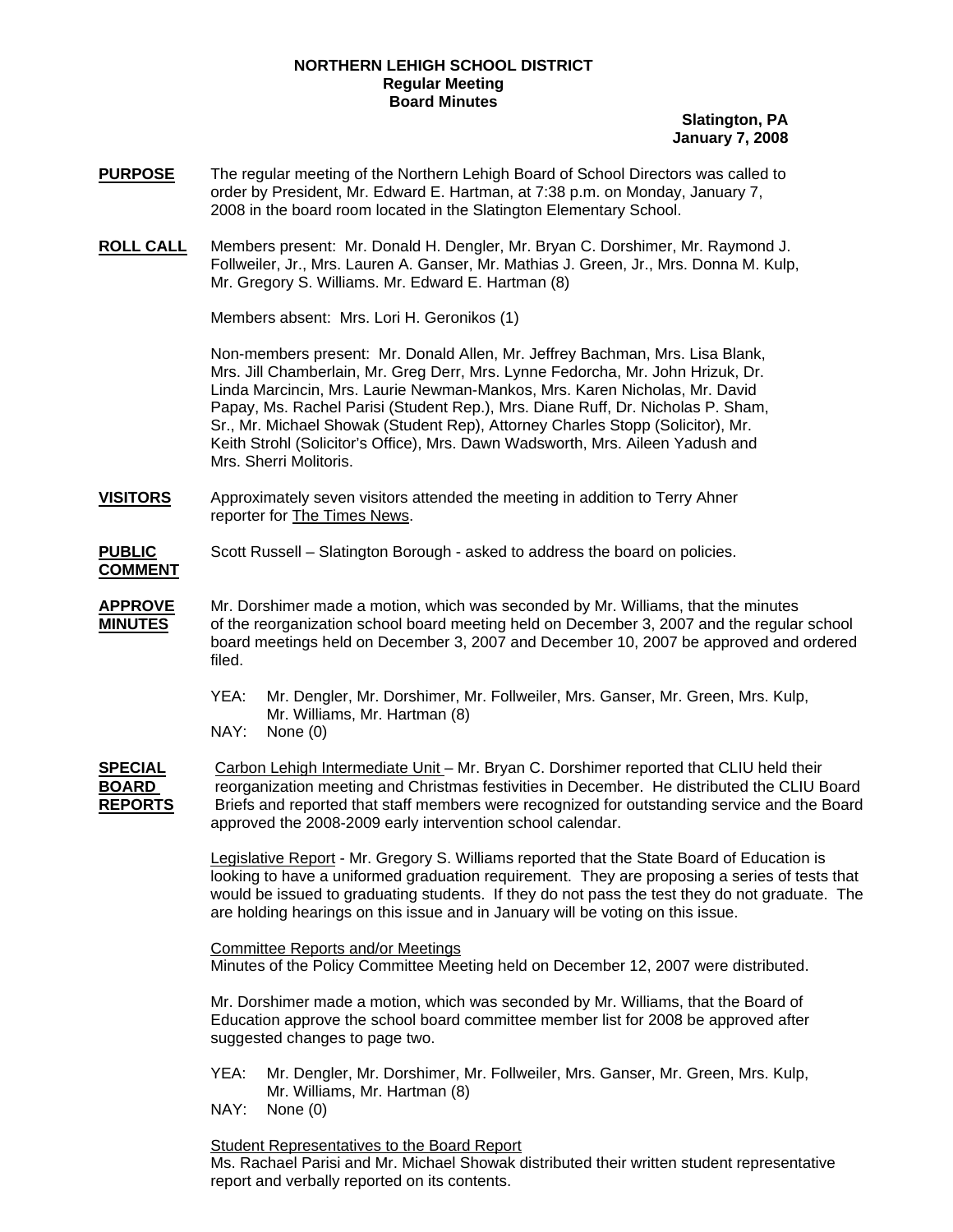| <b>SPECIAL</b><br><b>BOARD</b>                                      | requested legal opinions to administration.                                                                                                                                                                                                                                                                                                                                                                                                                             | Solicitor's Report – Attorney Charles Stopp reported that his office has recently forwarded some                                                                                                                                                                                                                                                                                                                                                                                                                                                        |  |
|---------------------------------------------------------------------|-------------------------------------------------------------------------------------------------------------------------------------------------------------------------------------------------------------------------------------------------------------------------------------------------------------------------------------------------------------------------------------------------------------------------------------------------------------------------|---------------------------------------------------------------------------------------------------------------------------------------------------------------------------------------------------------------------------------------------------------------------------------------------------------------------------------------------------------------------------------------------------------------------------------------------------------------------------------------------------------------------------------------------------------|--|
| <b>REPORTS</b><br>(cont.)<br>and<br>Healthy<br>trained in<br>the e- |                                                                                                                                                                                                                                                                                                                                                                                                                                                                         | Federal and Other Programs Update - Mrs. Lynne B. Fedorcha distributed her written report<br>verbally reported on the contents. She stated that Peters Elementary recently received a<br>Farms & Healthy School Grant in the amount of \$12,380, new staff members are being<br>Reading Apprenticeship Framework and all Board Members were encouraged to attend<br>Strategic Planning meeting being held on January 23, 2008 in the high school library.                                                                                               |  |
|                                                                     |                                                                                                                                                                                                                                                                                                                                                                                                                                                                         | Business Manager's Report - Mrs. Lisa Blank distributed the 2006-2007 Audit and Management<br>Report for the Single Audit, the 2008-2009 Lehigh Career & Technical Institute General fund and<br>Academic Center Budgets and the 2008-2009 Carbon Lehigh Intermediate Unit #21 General<br>Operating Budget. She asked board members to review these documents. Administration will<br>be asking for approval of these documents at the January 14, 2008 board meeting.                                                                                  |  |
|                                                                     | Superintendent's Report - Dr. Nicholas P. Sham, Sr.                                                                                                                                                                                                                                                                                                                                                                                                                     |                                                                                                                                                                                                                                                                                                                                                                                                                                                                                                                                                         |  |
|                                                                     |                                                                                                                                                                                                                                                                                                                                                                                                                                                                         | Dr. Sham recognized that January is School Board Recognition Month. He distributed<br>certificates and information from the Pennsylvania School Boards Association.                                                                                                                                                                                                                                                                                                                                                                                     |  |
|                                                                     | members at the first board meeting in February.                                                                                                                                                                                                                                                                                                                                                                                                                         | Dr. Sham updated the board on the status of the Job Descriptions. He told them they are<br>completed and being reviewed by administration. They will be distributed to all board                                                                                                                                                                                                                                                                                                                                                                        |  |
|                                                                     |                                                                                                                                                                                                                                                                                                                                                                                                                                                                         | Jodi Nestor, Representative for Slatington Borough Parks and Recreation Commission has<br>resigned her position. The Board will need to appoint someone to this committee.                                                                                                                                                                                                                                                                                                                                                                              |  |
|                                                                     |                                                                                                                                                                                                                                                                                                                                                                                                                                                                         | Dr. Sham informed the board of the recent bomb threat that was called into the 911 call<br>center against all school buildings causing schools to be closed. Mrs. Blank and he have had<br>numerous discussions on how to handle this day. There are some contractual concerns if the<br>decision would be to make up this school day. He has written a letter to Dr. Zahorchak,<br>Secretary of Education, explaining the situation and asking for this to be considered as an<br>emergency day and forgive the school from having to make up the day. |  |
|                                                                     | There was concern from Board members why this day can not be added to the end of the<br>school year calendar to be made up. There was also concern that if we forgive this day<br>students may continue to call in bomb threats because they are not being required to make<br>up the day. The Board asked administration to look into what would be involved in making up<br>the day, financially what would it cost and what is the recommendation of administration. |                                                                                                                                                                                                                                                                                                                                                                                                                                                                                                                                                         |  |
|                                                                     |                                                                                                                                                                                                                                                                                                                                                                                                                                                                         | Dr. Sham stated that he would have to be in contact with labor counsel to review the contracts<br>so when he comes back to the Board with information he can tell them whether there are any<br>costs that would be associated with the option of making up the day.                                                                                                                                                                                                                                                                                    |  |
| Executive<br>Session                                                | and contract issues.                                                                                                                                                                                                                                                                                                                                                                                                                                                    | An executive session was held at 7:00 p.m. in the Superintendent's Office to discuss personnel                                                                                                                                                                                                                                                                                                                                                                                                                                                          |  |
| <b>PERSONNEL</b>                                                    | approves the following personnel items:                                                                                                                                                                                                                                                                                                                                                                                                                                 | Mr. Dorshimer made a motion, which was seconded by Mr. Green, that the Board of Education                                                                                                                                                                                                                                                                                                                                                                                                                                                               |  |
| Non-                                                                | Vicki Haney* **                                                                                                                                                                                                                                                                                                                                                                                                                                                         |                                                                                                                                                                                                                                                                                                                                                                                                                                                                                                                                                         |  |
| Instructional<br>Appointment                                        | Assignment:                                                                                                                                                                                                                                                                                                                                                                                                                                                             | Licensed Health Room Attendant, replacing Michelle<br>Lobein who resigned                                                                                                                                                                                                                                                                                                                                                                                                                                                                               |  |
|                                                                     | Salary:                                                                                                                                                                                                                                                                                                                                                                                                                                                                 | \$16.50 Per Hour/61/2 Hours Per Day/ 5 Days Per Week<br>(2007-2008 Licensed Health Room Attendant Agreement)                                                                                                                                                                                                                                                                                                                                                                                                                                            |  |
|                                                                     | Effective:<br>*60 day probationary period ending on or about April 10, 2008                                                                                                                                                                                                                                                                                                                                                                                             | January 8, 2008                                                                                                                                                                                                                                                                                                                                                                                                                                                                                                                                         |  |

**\*\*Pending Verification of Clearances and completion of personnel paperwork**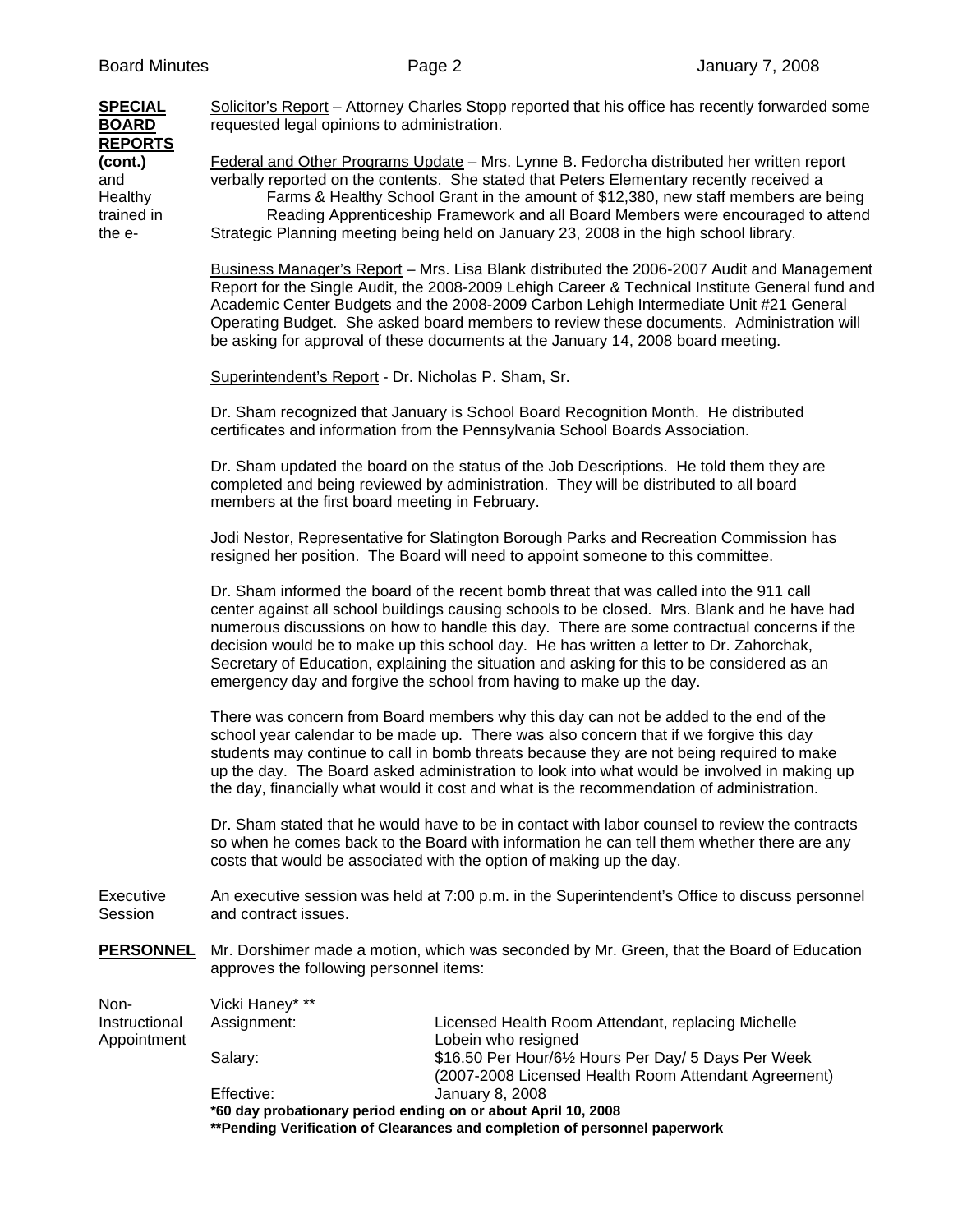| <b>PERSONNEL</b><br>(cont.)<br>Unpaid<br>Leave<br>Extension | Approve the request of employee #2840 to take an unpaid leave of absence beginning<br>January 28, 2008. She currently is on a Family Medical Leave and was to return to work on<br>January 28, 2008. She plans to return to her current teaching position on or about February<br>18, 2008. |                                                                                                                                                                                                                                                                                                                                                                                                                                                                                                                                                                                            |                                                                                                                                                                                                  |
|-------------------------------------------------------------|---------------------------------------------------------------------------------------------------------------------------------------------------------------------------------------------------------------------------------------------------------------------------------------------|--------------------------------------------------------------------------------------------------------------------------------------------------------------------------------------------------------------------------------------------------------------------------------------------------------------------------------------------------------------------------------------------------------------------------------------------------------------------------------------------------------------------------------------------------------------------------------------------|--------------------------------------------------------------------------------------------------------------------------------------------------------------------------------------------------|
| Salary<br>Adjustment                                        | Acknowledge the following teacher who has completed the requirements per the Collective<br>Bargaining Agreement that would entitle them to a salary increase for the 2007-2008 school<br>year:                                                                                              |                                                                                                                                                                                                                                                                                                                                                                                                                                                                                                                                                                                            |                                                                                                                                                                                                  |
|                                                             | <b>Tracy Hoffman</b><br>From:<br>To:                                                                                                                                                                                                                                                        | Step 5B<br>Step 5B+24                                                                                                                                                                                                                                                                                                                                                                                                                                                                                                                                                                      |                                                                                                                                                                                                  |
| Co-Curricular<br>Volunteers<br>2008-2009<br>School Year     | Chad Henritzy<br>Alden Farber<br>Amy Zeiser                                                                                                                                                                                                                                                 | <b>Assistant Football Coach</b><br><b>Assistant Football Coach</b><br><b>Assistant Cross Country Coach</b>                                                                                                                                                                                                                                                                                                                                                                                                                                                                                 |                                                                                                                                                                                                  |
| Substitute-<br>Instructional                                |                                                                                                                                                                                                                                                                                             | Approve the following substitute teachers for the 2007-2008 school year at the 2007-2008<br>substitute teacher rates as approved on the Supplementary Personnel Salary Schedule:                                                                                                                                                                                                                                                                                                                                                                                                           |                                                                                                                                                                                                  |
|                                                             | Matthew Pile* - Elementary<br>Lisa Colicigno* - Elementary<br>*Pending completion of personnel paperwork                                                                                                                                                                                    |                                                                                                                                                                                                                                                                                                                                                                                                                                                                                                                                                                                            |                                                                                                                                                                                                  |
| Substitute-<br>Non-<br>Instructional                        |                                                                                                                                                                                                                                                                                             | Approve the following as a substitute teacher aide and cafeteria worker for the 2007-2008 school<br>year at the approved 2007-2008 Supplementary Personnel Salary Schedule substitute rates:                                                                                                                                                                                                                                                                                                                                                                                               |                                                                                                                                                                                                  |
|                                                             | Kathleen Troxell                                                                                                                                                                                                                                                                            |                                                                                                                                                                                                                                                                                                                                                                                                                                                                                                                                                                                            |                                                                                                                                                                                                  |
|                                                             | YEA:<br>Mr. Williams, Mr. Hartman (8)<br>NAY:<br>None (0)                                                                                                                                                                                                                                   | Mr. Dengler, Mr. Dorshimer, Mr. Follweiler, Mrs. Ganser, Mr. Green, Mrs. Kulp,                                                                                                                                                                                                                                                                                                                                                                                                                                                                                                             |                                                                                                                                                                                                  |
| Co-Curricular<br>Appointments<br>2008-2009                  |                                                                                                                                                                                                                                                                                             | Mrs. Ganser made a motion, which was seconded by Mr. Williams, that the Board of Education<br>approve the following co-curricular appointments for 2008-2009 school year:                                                                                                                                                                                                                                                                                                                                                                                                                  |                                                                                                                                                                                                  |
| <b>School Year</b>                                          | Joe Tout<br>Steve Hluschak<br><b>Mark Lavine</b><br>Doug Reynolds<br>Dan Blazosky<br>Mark Hoffman<br><b>Terry Bowman</b><br>Andrew Lynn<br>Jess Schoenberger<br>Kelly Follweiler<br>Dave Oertner<br><b>Beth Case</b><br><b>John Sitaras</b><br>Hassan Mouahhid<br>YEA:                      | <b>Head Football Coach</b><br><b>Assistant Football Coach</b><br><b>Assistant Football Coach</b><br><b>Assistant Football Coach</b><br><b>Assistant Football Coach</b><br><b>Assistant Football Coach</b><br><b>Assistant Football Coach-Shared</b><br><b>Assistant Football Coach-Shared</b><br><b>Head Field Hockey Coach</b><br><b>Assistant Field Hockey Coach</b><br><b>Head Cross Country Coach</b><br><b>Assistant Cross Country Coach</b><br>Head Boys Soccer Coach<br>Assistant Boys Soccer Coach<br>Mr. Dengler, Mr. Dorshimer, Mrs. Ganser, Mr. Green, Mrs. Kulp, Mr. Williams, | \$6,608.64<br>\$4,294.97<br>\$4,294.97<br>\$4,294.97<br>\$4,294.97<br>\$4,294.97<br>\$2,147.49<br>\$2,147.49<br>\$3,959.40<br>\$2,573.13<br>\$3,959.40<br>\$2,573.13<br>\$4,776.84<br>\$2,653.80 |
|                                                             | Mr. Hartman (7)<br>NAY:<br>None $(0)$<br>ABSTAIN: Mr. Follweiler (1)                                                                                                                                                                                                                        |                                                                                                                                                                                                                                                                                                                                                                                                                                                                                                                                                                                            |                                                                                                                                                                                                  |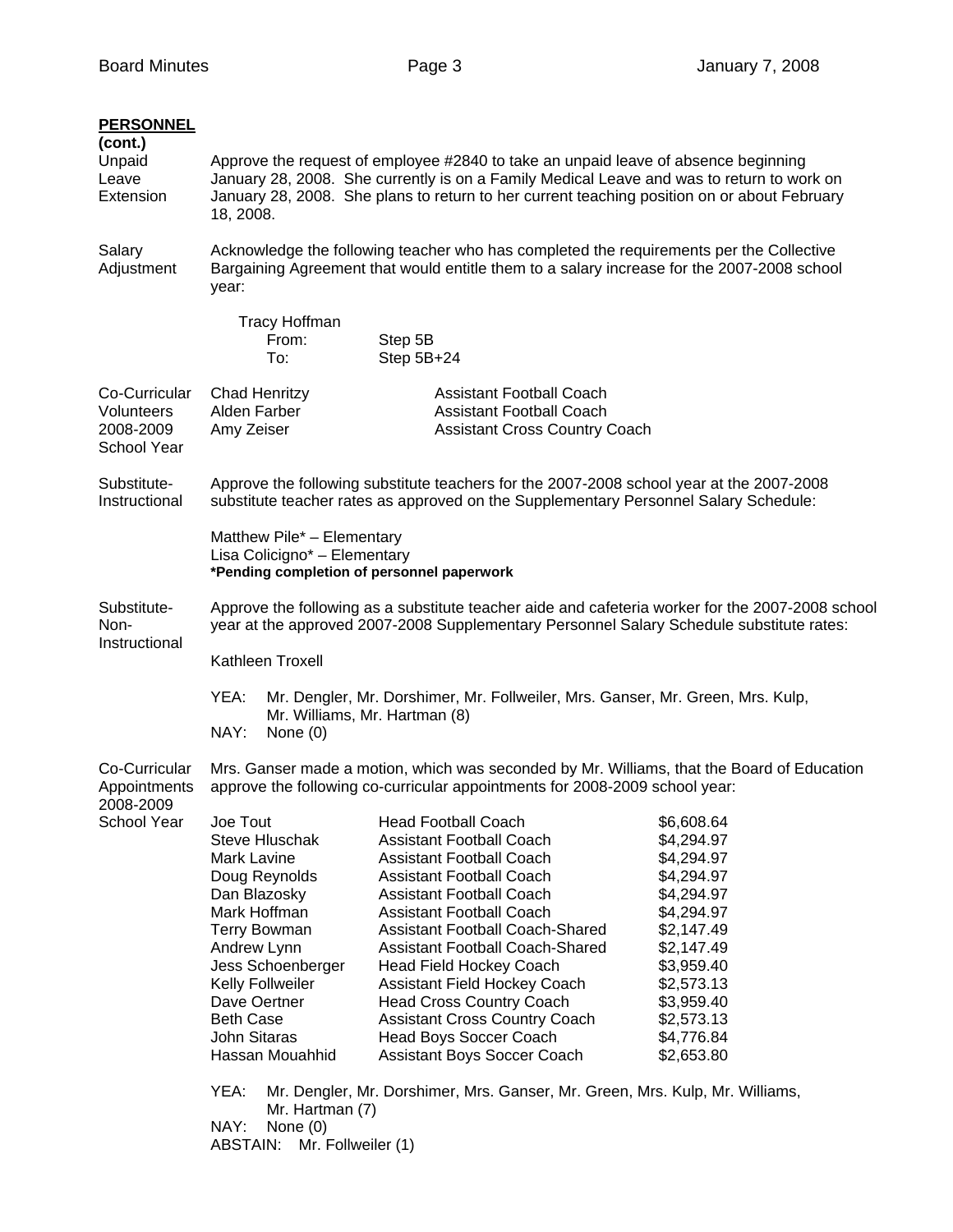| <u>POLICY</u>                                                                               | Mrs. Ganser made a motion, which was seconded by Mr. Follweiler, that the Board of Education<br>approves the following policy items:                                                                                                                                                                                                                                                                                                                                   |  |  |
|---------------------------------------------------------------------------------------------|------------------------------------------------------------------------------------------------------------------------------------------------------------------------------------------------------------------------------------------------------------------------------------------------------------------------------------------------------------------------------------------------------------------------------------------------------------------------|--|--|
| <b>Board Policy</b><br>Second<br>Reading                                                    | Approve school board policy #246 - Pupils - Student Wellness, as presented after second<br>reading.                                                                                                                                                                                                                                                                                                                                                                    |  |  |
|                                                                                             | Approve school board policy #333 - Administrative Employees - Professional Education, as<br>presented after second reading.                                                                                                                                                                                                                                                                                                                                            |  |  |
|                                                                                             | Approve school board policy #906 - Community - Public Complaints/Comments, as presented<br>after second reading.                                                                                                                                                                                                                                                                                                                                                       |  |  |
| <b>Board</b><br>Governance<br>Standards/<br>Code of<br>Conduct                              | Approve to reaffirm the school board standards and code of conduct referenced in school<br>board policy #011 - Local Board Procedures - Board Governance Standards/Code of<br>Conduct as recommended by the Pennsylvania School Board Association.                                                                                                                                                                                                                     |  |  |
| Resolution<br>LCTI<br>Diesel<br>Training<br>Center                                          | Approve the Resolution of the Joint Board of the Lehigh Career and Technical Institute with<br>respect to the construction project titled the Diesel Training Center Project. Maximum<br>construction costs are \$934,462.00 and will come from the existing Capital Reserve Fund, Adult<br>Education Funds and State Legislator Funds. The Project does not increase indebtedness and<br>does not require additional funding from the Participating School Districts. |  |  |
| Homebound<br>Instruction                                                                    | It is recommended that the Board of Education grant extended homebound instruction for<br>a 10 <sup>th</sup> grade student, Student No. 1010000 for five hours per week, effective January 2,<br>2008 and continuing until approximately January 10, 2008.                                                                                                                                                                                                             |  |  |
|                                                                                             | YEA:<br>Mr. Dengler, Mr. Dorshimer, Mr. Follweiler, Mrs. Ganser, Mr. Green, Mrs. Kulp,<br>Mr. Williams, Mr. Hartman (8)<br>NAY:<br>None $(0)$                                                                                                                                                                                                                                                                                                                          |  |  |
| <b>NEW</b><br><b>BUSINESS</b>                                                               | Mr. Williams made a motion, which was seconded by Mrs. Ganser, that the Board of Education<br>approve the following new business item:                                                                                                                                                                                                                                                                                                                                 |  |  |
| <b>Resolution for</b><br>School Board<br>Director<br>Recognition<br>Month -<br>January 2008 | WHEREAS, Pennsylvania's public school board members, elected by the citizens, have served<br>the Commonwealth of Pennsylvania and local communities in representing the public's<br>interest in public education since the passage of the Free School Act in 1834; and                                                                                                                                                                                                 |  |  |
|                                                                                             | WHEREAS, local school directors represent their communities' beliefs and values when making<br>decisions about the operation of school districts, giving of their time and talent, without<br>compensation, to provide high-quality educational opportunities that prepare children to<br>live as productive members of society; and                                                                                                                                   |  |  |
|                                                                                             | WHEREAS, school board members ensure that standards for achievement are met and serve<br>as advocates for the public education of the students and the enhancement of the<br>community, incorporating the community's view of what students should know and be<br>able to do at each grade level; and                                                                                                                                                                  |  |  |
|                                                                                             | WHEREAS, school directors are accessible to their district residents and accountable for the<br>performance of the district's schools, serving as the community's watchdog and ensuring<br>that tax dollars are spent wisely on education; and                                                                                                                                                                                                                         |  |  |
|                                                                                             | WHEREAS, the "Pride & Promise - Public Schools Achieve" public awareness campaign is<br>working to highlight the success and value of public education, as well as promote the<br>effectiveness and commitment of local school boards to providing all Pennsylvania<br>children with an excellent education; and                                                                                                                                                       |  |  |
|                                                                                             | WHEREAS, the contributions of the men and women who serve on the Norhtern Lehigh Board<br>of School Directors:                                                                                                                                                                                                                                                                                                                                                         |  |  |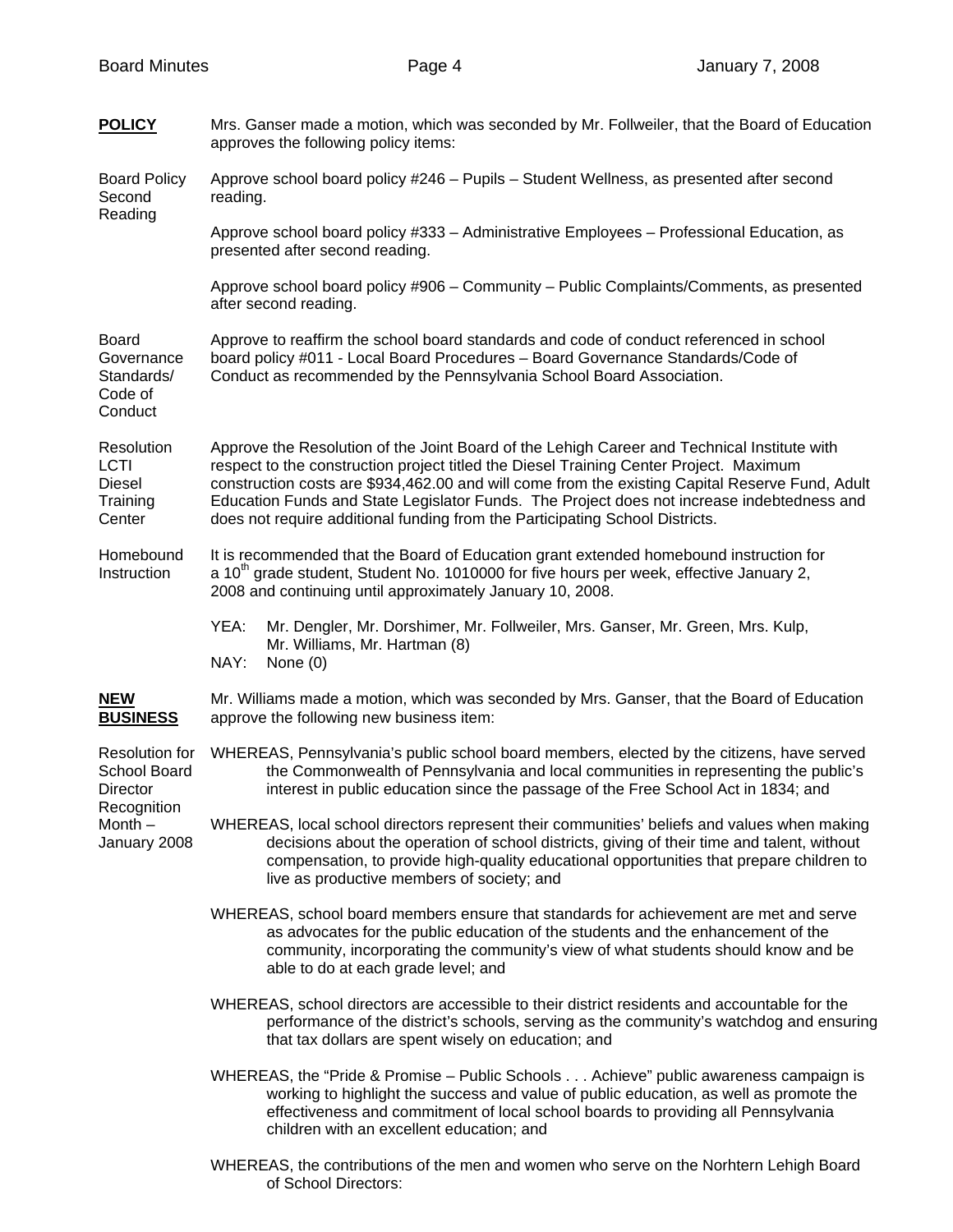| NEW             |  |
|-----------------|--|
| <b>BUSINESS</b> |  |
| (cont.)         |  |

| <b>NEW</b><br><b>BUSINESS</b><br>(cont.)                  | Donald H. Dengler<br>Bryan C. Dorshimer<br>Raymond J. Follweiler, Jr.<br>Lauren A. Ganser<br>Lori H. Geronikos<br>Mathias J. Green, Jr.<br>Edward E. Hartman<br>Donna M. Kulp<br>Gregory S. Williams                                                                              |  |  |
|-----------------------------------------------------------|-----------------------------------------------------------------------------------------------------------------------------------------------------------------------------------------------------------------------------------------------------------------------------------|--|--|
|                                                           | should be recognized and appreciated by those who benefit from the workings of our<br>public<br>school system;                                                                                                                                                                    |  |  |
|                                                           | NOWTHEREFORE BE IT RESOLVED that the Board of Director of the Pennsylvania School<br>Boards Association hereby proclaims the month of January as School Director<br>Recognition Month in this commonwealth; and                                                                   |  |  |
|                                                           | FURTHER RESOLVE that this proclamation be communicated to all school districts, school<br>officials and local communities in a planned program which brings visibility and<br>awareness of the role of locally elected school officials to the citizenry of this<br>commonwealth. |  |  |
|                                                           | YEA:<br>Mr. Dengler, Mr. Dorshimer, Mr. Follweiler, Mrs. Ganser, Mr. Green, Mrs. Kulp,<br>Mr. Williams, Mr. Hartman (8)<br>NAY:<br>None (0)                                                                                                                                       |  |  |
| Early<br>Retirement<br>Incentive<br>Plan for<br>2007-2008 | Mrs. Ganser made a motion, which was seconded by Mrs. Williams, that the Board of Education<br>approve to adopt an Early Retirement Incentive Plan, for all eligible professional employees,<br>on a voluntary basis, for the 2007-2008 school year.                              |  |  |
|                                                           | YEA:<br>None $(0)$<br>NAY:<br>Mr. Dengler, Mr. Dorshimer, Mr. Follweiler, Mrs. Ganser, Mr. Green, Mrs. Kulp,<br>Mr. Williams, Mr. Hartman (8)<br>Motion was defeated.                                                                                                             |  |  |
| <b>FINANCIAL</b>                                          | Mrs. Ganser made a motion, which was seconded by Mr. Dengler, that the Board of Education<br>approves the following financial items:                                                                                                                                              |  |  |
| Cash Mngt<br>Portfolio                                    | Approve the Arthurs Lestrange Cash Management Portfolio for the months of November 2007.                                                                                                                                                                                          |  |  |
| Per Capita<br>Abatement/<br>Exoneration                   | Approve abatement/exoneration requests of per capita taxes, for the residents that fall within the<br>guidelines, as presented.                                                                                                                                                   |  |  |
|                                                           | YEA:<br>Mr. Dengler, Mr. Dorshimer, Mr. Follweiler, Mrs. Ganser, Mr. Green, Mrs. Kulp,<br>Mr. Williams, Mr. Hartman (8)<br>NAY:<br>None (0)                                                                                                                                       |  |  |
| <b>CORR-</b><br><b>ESPON-</b><br><b>DENCE</b>             | Mr. Dorshimer stated that the Board received a thank you letter from Senator Dent for passing a<br>resolution supporting his No Child Left Behind Improvement Act of 2007.                                                                                                        |  |  |
| <b>INFOR-</b><br><b>MATION</b>                            | Minutes of the Lehigh Career and Technical Institute Joint Operating Committee meeting held on<br>October 24, 2007 and the LCTI Director's Report for December 2007 were distributed.                                                                                             |  |  |
|                                                           | Minutes of the Lehigh Carbon Community College Board of Trustees meeting held on December<br>6, 2007 was distributed.                                                                                                                                                             |  |  |
|                                                           | Minutes of the Borough of Slatington Parks & Recreation Commission meeting held on<br>December 17, 2007 was distributed.                                                                                                                                                          |  |  |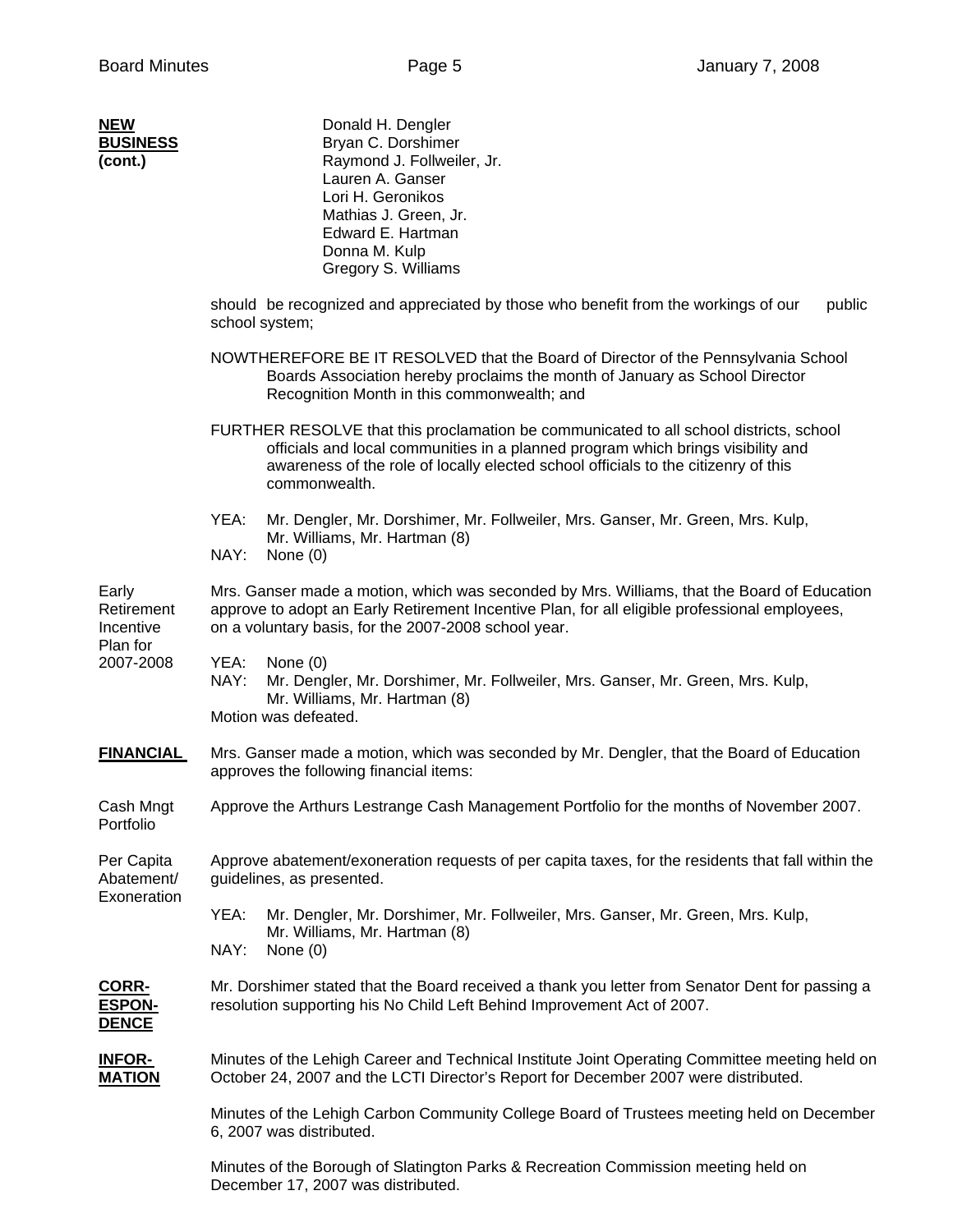| <b>INFOR-</b><br><b>MATION</b><br>(cont.)          | Minutes of the Carbon Lehigh Intermediate Unit 21 Board of Directors meeting held on November<br>19, 2007 was distributed.                                                                                                                                                                                                                                                                                                                                                                                                                                                                       |
|----------------------------------------------------|--------------------------------------------------------------------------------------------------------------------------------------------------------------------------------------------------------------------------------------------------------------------------------------------------------------------------------------------------------------------------------------------------------------------------------------------------------------------------------------------------------------------------------------------------------------------------------------------------|
| <b>RECOG-</b><br><b>NITION OF</b><br><b>GUESTS</b> | Scott Russell – Slatington Borough – Does the district have a zero tolerance for violence in<br>school and how do you enforce that. Would the child be suspended and does it matter<br>what grade they are in.                                                                                                                                                                                                                                                                                                                                                                                   |
|                                                    | Dr. Sham stated that there is not a zero tolerance for violence but there is for<br>weapons.                                                                                                                                                                                                                                                                                                                                                                                                                                                                                                     |
|                                                    | Scott Russell - Slatington Borough - how about if a student injures another student?                                                                                                                                                                                                                                                                                                                                                                                                                                                                                                             |
|                                                    | Dr. Sham stated that there is no zero tolerance policy for one student injuring another student<br>and it is handled on a case by case bases.                                                                                                                                                                                                                                                                                                                                                                                                                                                    |
|                                                    | Scott Russell - Slatington Borough - stated that his child was injured by another student<br>intentionally stomping on his child's foot. His child has a lump on the side of the foot and he<br>wants to know what will happened to this student and who will be paying for the medical bills.                                                                                                                                                                                                                                                                                                   |
|                                                    | Dr. Sham stated that he would not hear tonight what discipline action happened with the<br>student. He stated that this if the first time he had heard about this. He will contact Mrs.<br>Nicholas Peters Elementary Principal tomorrow and look into the situation. He also advised<br>him to set up an appointment to meet with the building principal and find out what happened.                                                                                                                                                                                                            |
|                                                    | Stephanie Kuhns - Slatington Borough - she has students at the high school and feels that<br>bullying needs to be stopped. Teachers need to stop it before students hurt other students.<br>She has been in contact with high school administration but the bullying is still going on. Feels<br>teachers need to step in and this needs to stop. Asked why the school is not holding<br>assemblies letting students know what will happen to the students legally if they get caught<br>calling in bomb threats. The bomb threats being called in are hurting the education of our<br>students. |
| service                                            | Steve Kuhns - Slatington Borough - He asked if the bomb threat was called in on an in-<br>day, would it have to be made up. He has a problem with paying salary teachers who did not<br>work the entire contracted day. He does not feel that if we make up the day that the<br>district should be responsible to pay the teachers for coming in.                                                                                                                                                                                                                                                |
|                                                    | Dr. Sham stated that he is not debating this issue. He agrees but it will be the decision of<br>the Board whether this day is to be made up or not.                                                                                                                                                                                                                                                                                                                                                                                                                                              |
|                                                    | Mrs. Fedorcha thanked Terry Ahner, Times News, for publicizing the e-Strategic Planning<br>Meeting and the surveys on-line on the district web page.                                                                                                                                                                                                                                                                                                                                                                                                                                             |
| <b>ADJOURN-</b><br><b>MENT</b>                     | Mrs. Ganser made a motion, which was seconded by Mr. Follweiler, that the regular meeting<br>of the Northern Lehigh School District Board of School Directors is adjourned at 9:00 p.m.                                                                                                                                                                                                                                                                                                                                                                                                          |
|                                                    | YEA:<br>Mr. Dengler, Mr. Dorshimer, Mr. Follweiler, Mrs. Ganser, Mr. Green, Mrs. Kulp,<br>Mr. Williams, Mr. Hartman (8)<br>NAY:<br>None (0)                                                                                                                                                                                                                                                                                                                                                                                                                                                      |
|                                                    | Respectfully submitted,                                                                                                                                                                                                                                                                                                                                                                                                                                                                                                                                                                          |

 Bryan C. Dorshimer Secretary and the contract of the contract of the Secretary Secretary